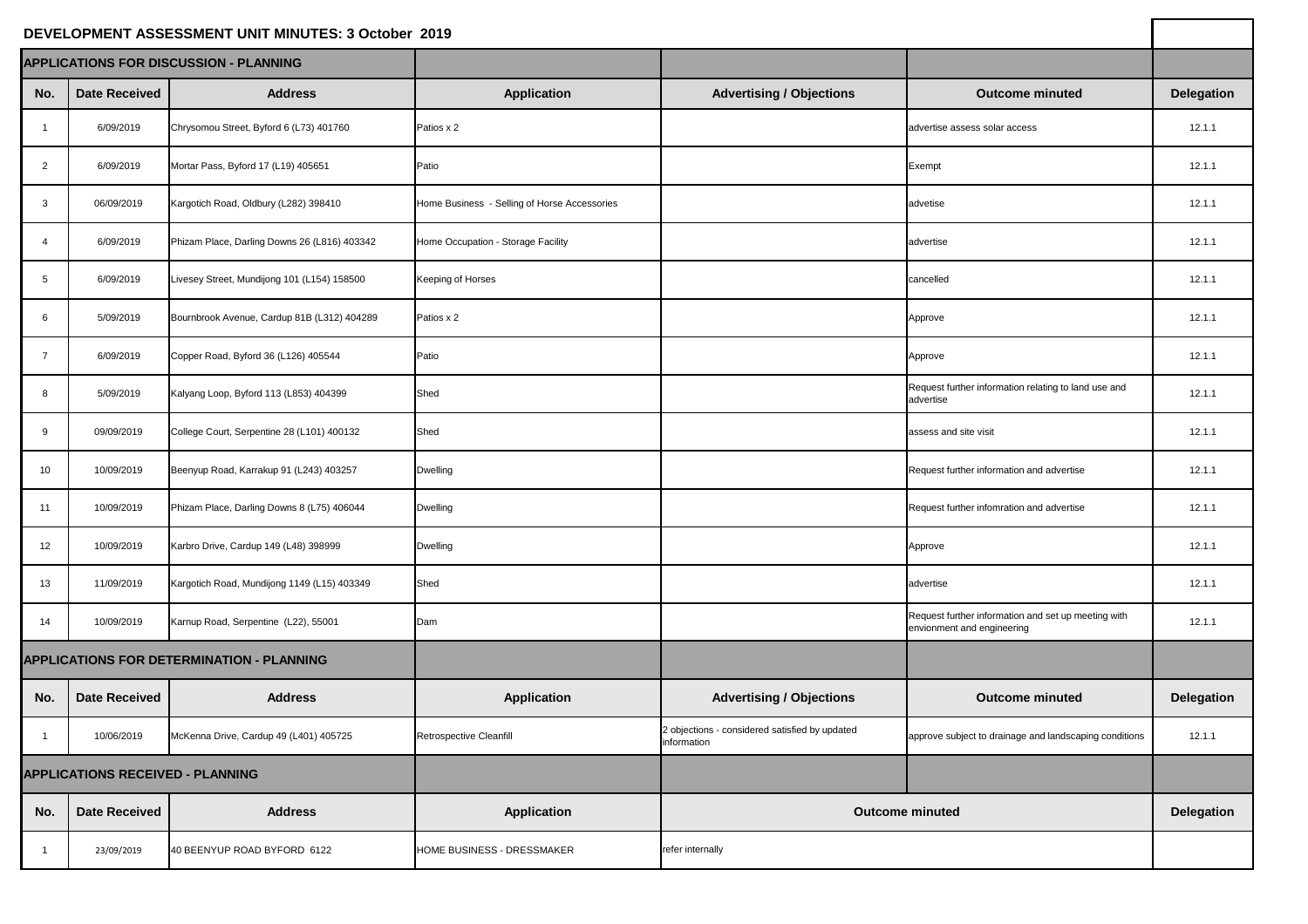| $\overline{2}$          | 24/09/2019                            | 81A BOURNBROOK AVENUE CARDUP WA 6122 | <b>OUTBUILDING</b>        | refer internally      |                                     |                   |
|-------------------------|---------------------------------------|--------------------------------------|---------------------------|-----------------------|-------------------------------------|-------------------|
| $\mathbf{3}$            | 24/09/2019                            | 159 KOKODA BOULEVARD BYFORD WA 6122  | <b>DWELLING</b>           | refer internally      |                                     |                   |
| $\overline{4}$          | 24/09/2019                            | 58 GALENA WAY BYFORD WA 6122         | <b>PATIO</b>              | refer internally      |                                     |                   |
| $5\overline{)}$         | 24/09/2019                            | 4 STAFF STREET JARRAHDALE 6124       | <b>PATIO</b>              | refer internally      |                                     |                   |
| 6                       | 24/09/2019                            | 25 ROSE ROAD MUNDIJONG 6123          | SHED                      | refer internally      |                                     |                   |
| $\overline{7}$          | 26/09/2019                            | 46 MAXWELL STREET SERPENTINE 6125    | <b>DWELLING</b>           | refer internally      |                                     |                   |
| 8                       | 26/09/2019                            | 2 BALLAWARRA AVENUE BYFORD WA 6122   | LOCAL COMMERCIAL CENTRE   | refer internally      |                                     |                   |
| 9                       | 26/09/2019                            | 1326 ROWLEY ROAD DARLING DOWNS 6122  | <b>DWELLING</b>           | refer internally      |                                     |                   |
|                         | <b>BUILDING APPLICATIONS RECEIVED</b> |                                      |                           |                       |                                     |                   |
| No.                     | <b>Date Received</b>                  | Owner                                | <b>Address 1</b>          | <b>Adderss 2</b>      | <b>Application</b>                  | <b>Delegation</b> |
| $\overline{\mathbf{1}}$ | 23/09/2019                            |                                      | <b>7 BROWN STREET</b>     | BYFORD WA 6122        | <b>SHED EXTENSION</b>               | 2.1.1             |
| $\overline{2}$          | 23/09/2019                            |                                      | 39 CORAL VINE LOOP        | JARRAHDALE WA 6124    | <b>DWELLING</b>                     | 2.1.1             |
| $\mathbf{3}$            | 23/09/2019                            |                                      | 11 MARESFIELD WAY         | CARDUP WA 6122        | UNAUTHORISED SAND PAD               | 2.1.3             |
| $\overline{4}$          | 24/09/2019                            |                                      | 103 RANGEVIEW LOOP        | SERPENTINE WA 6125    | SWIMMING POOL / POOL FENCE          | 2.1.1             |
| $5\phantom{.0}$         | 25/09/2019                            |                                      | 58 GALENA WAY             | BYFORD WA 6122        | PATIO                               | 2.1.1             |
| 6                       | 25/09/2019                            |                                      | 391 BOOMERANG ROAD        | OLDBURY WA 6121       | <b>SHED</b>                         | 2.1.1             |
| $\overline{7}$          | 26/09/2019                            |                                      | LOT 701 HENDERSON ROAD    | HOPELAND 6125         | SOLAR PANELS ON COMMERCIAL BUILDING | 2.1.1             |
| 8                       | 27/09/2019                            |                                      | 127 DUNDATHA DRIVE        | BYFORD 6122           | <b>SWIMMING POOL &amp; BARRIER</b>  | 2.1.1             |
| 9                       | 27/09/2019                            |                                      | <b>17 MORTAR PASS</b>     | BYFORD 6122           | PATIO                               | 2.1.1             |
| 10                      | 27/09/2019                            |                                      | 15 ANDALUSIAN AVENUE      | DARLING DOWNS WA 6122 | <b>DWELLING</b>                     | 2.1.1             |
| 11                      | 27/09/2019                            |                                      | 38 SAWMILL ROAD           | WHITBY WA 6123        | <b>DWELLING</b>                     | 2.1.1             |
| 12                      | 27/09/2019                            |                                      | 801 SOUTH WESTERN HIGHWAY | BYFORD 6122           | OCCUPANCY PERMIT - SERVICE STATION  | 2.1.3             |
| 13                      | 27/09/2019                            |                                      | 136 MALARKEY ROAD         | BYFORD WA 6122        | <b>DWELLING</b>                     | 2.1.1             |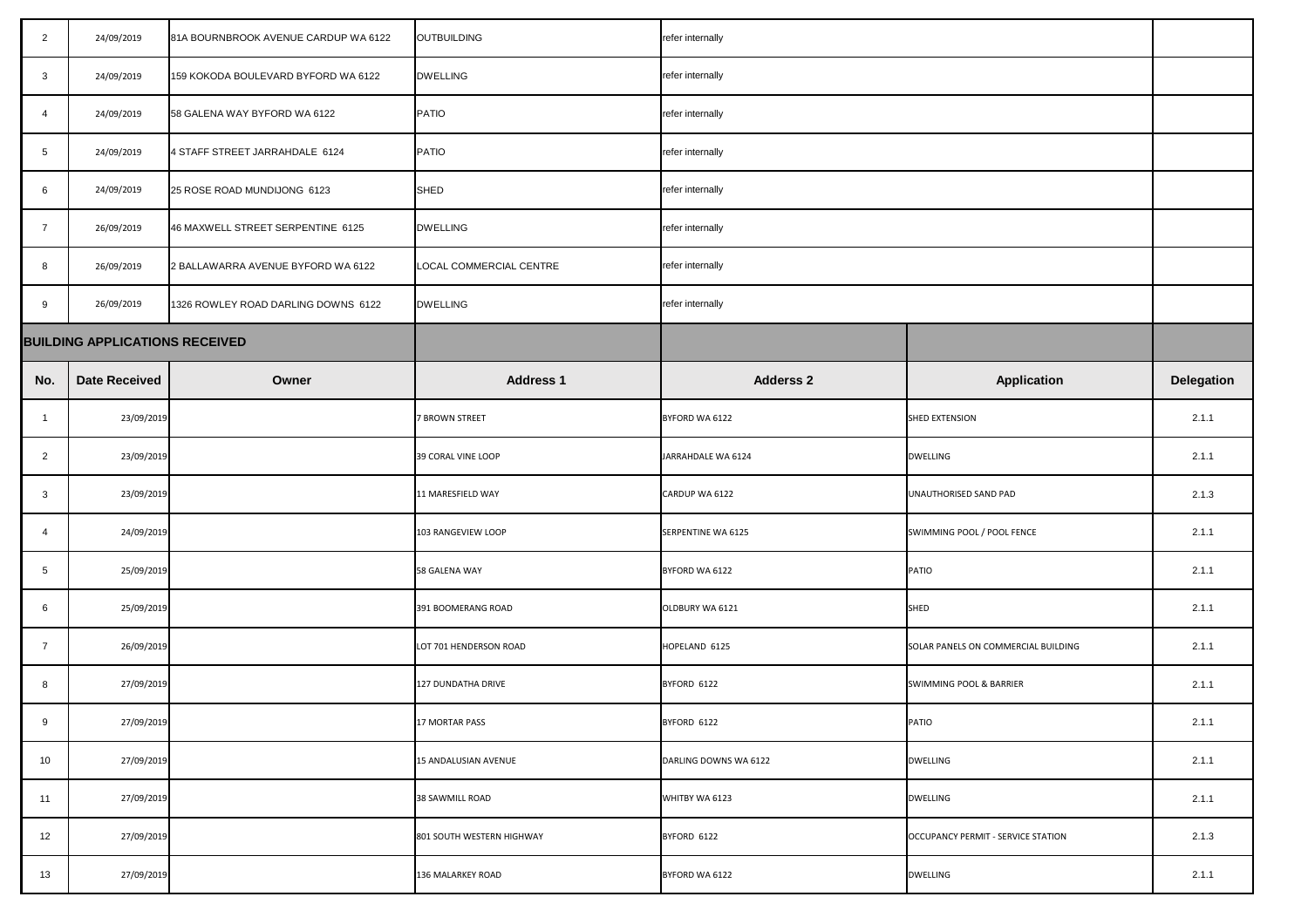|                       | <b>BUILDING PERMIT DETERMINATIONS</b> |                               |                                               |                                             |                                    |                     |
|-----------------------|---------------------------------------|-------------------------------|-----------------------------------------------|---------------------------------------------|------------------------------------|---------------------|
| No.                   | Date Approved                         | <b>Applicant</b>              | <b>Address</b>                                | <b>Proposal</b>                             | <b>Recommended minuted</b>         | <b>Delegation</b>   |
|                       | 23/09/2019                            |                               | 15 FOREST AVENUE JARRAHDALE 6124              | SHED                                        | APPROVED UNDER DELEGATED AUTHORITY | 2.1.1               |
| $\overline{2}$        | 23/09/2019                            |                               | LOT 162 SOUTH WESTERN HIGHWAY SERPENTINE 6125 | <b>GAZEBO</b>                               | APPROVED UNDER DELEGATED AUTHORITY | 2.1.1               |
| -3                    | 23/09/2019                            |                               | 15 MAGAZINE LINK BYFORD WA 6122               | AMENDMENT BA19/603 & BA19/551               | APPROVED UNDER DELEGATED AUTHORITY | 2.1.1               |
| -4                    | 24/09/2019                            |                               | 4 FRIESIAN CLOSE OAKFORD 6121                 | SHED EXTENSION                              | APPROVED UNDER DELEGATED AUTHORITY | 2.1.1               |
| $5\phantom{.0}$       | 24/09/2019                            |                               | 42 BLYTHESWOOD ROAD BYFORD 6122               | SHED                                        | APPROVED UNDER DELEGATED AUTHORITY | 2.1.1               |
| 6                     | 24/09/2019                            |                               | 171 ABERNETHY ROAD BYFORD 6122                | SINGLE DWELLING                             | APPROVED UNDER DELEGATED AUTHORITY | 2.1.1               |
| $\overline{7}$        | 25/09/2019                            |                               | 124 TOURMALINE BOULEVARD BYFORD WA 6122       | <b>DECK</b>                                 | APPROVED UNDER DELEGATED AUTHORITY | 2.1.1               |
| 8                     | 25/09/2019                            |                               | 31 GALENA WAY BYFORD WA 6122                  | <b>SWIMMING POOL &amp; SECURITY BARRIER</b> | APPROVED UNDER DELEGATED AUTHORITY | 2.1.1               |
| 9                     | 25/09/2019                            |                               | 25 ANDALUSIAN AVENUE DARLING DOWNS WA 6122    | SINGLE STOREY RESIDENTIAL DWELLING          | APPROVED UNDER DELEGATED AUTHORITY | 2.1.1               |
| 10                    | 26/09/2019                            |                               | 24 GIBSON TOP OAKFORD WA 6121                 | UNAUTHORISED WORK - SHED / WATER TANK       | APPROVED UNDER DELEGATED AUTHORITY | 2.1.3               |
| 11                    | 26/09/2019                            |                               | 17 MORTAR PASS BYFORD 6122                    | SWIMMING POOL AND CONSTRUCTION BARRIER      | APPROVED UNDER DELEGATED AUTHORITY | 2.1.1               |
| 12                    | 26/09/2019                            |                               | 114 CRADDON ROAD OAKFORD 6121                 | <b>UNAUTHORISED PATIO</b>                   | APPROVED UNDER DELEGATED AUTHORITY | 2.1.3               |
| 13                    | 27/09/2019                            |                               | 81B BOURNBROOK AVENUE CARDUP WA 6122          | PATIO                                       | APPROVED UNDER DELEGATED AUTHORITY | 2.1.1               |
| 14                    | 27/09/2019                            |                               | 15 KOLA BEND BYFORD WA 6122                   | PATIO                                       | APPROVED UNDER DELEGATED AUTHORITY | 2.1.1               |
| 15                    | 27/09/2019                            |                               | 34 GRANFELL WAY BYFORD 6122                   | DOUBLE STOREY DWELLING                      | APPROVED UNDER DELEGATED AUTHORITY | 2.1.1               |
| 16                    | 27/09/2019                            |                               | 179 ABERNETHY ROAD BYFORD 6122                | SINGLE DWELLING                             | APPROVED UNDER DELEGATED AUTHORITY | 2.1.1               |
| 17                    | 27/09/2019                            |                               | 22 LIPIZZANER ROAD BYFORD WA 6122             | <b>DWELLING</b>                             | APPROVED UNDER DELEGATED AUTHORITY | 2.1.1               |
| 18                    | 27/09/2019                            |                               | 26 HAFLINGER WAY BYFORD 6122                  | <b>DWELLING</b>                             | APPROVED UNDER DELEGATED AUTHORITY | 2.1.1               |
| <b>HEALTH SERVICE</b> |                                       |                               |                                               |                                             |                                    |                     |
| No.                   | <b>Date Received</b>                  | <b>Address</b>                | <b>Proposal</b>                               | <b>Recommended minuted</b>                  | <b>Delegation</b>                  | <b>BP/DA Number</b> |
|                       | 24/09/2019                            | 197 Jarrahdale Rd, Jarrahdale | Food premises notification/registration form  | approve under delegation                    | 6.1.2                              | IN19/21120          |